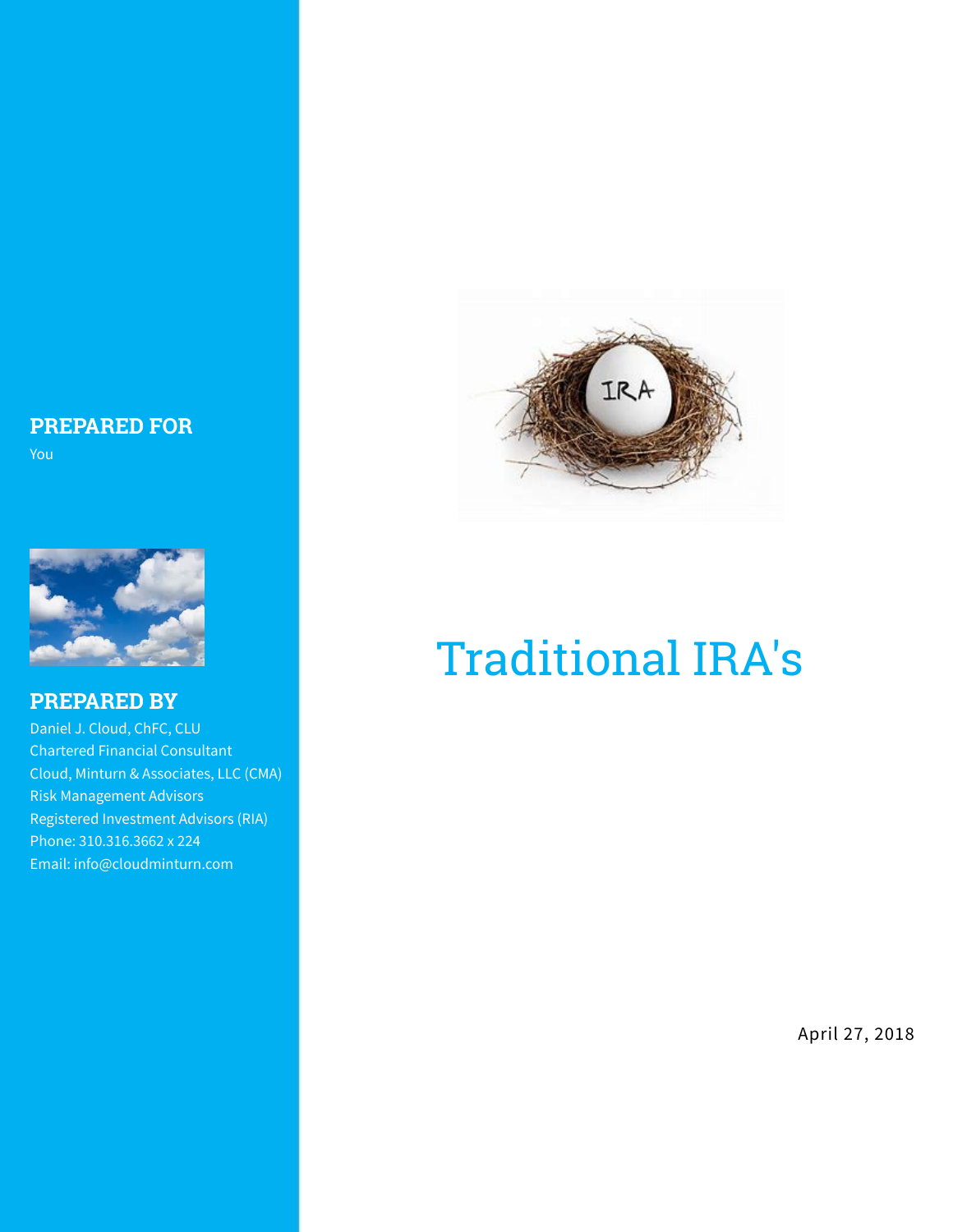#### Deadline to Establish and Fund an IRA

An IRA can be established and funded at any time from January 1 of the current year and up to and including the date an individual's income tax return is due (generally, April 15 of the following year), not including extensions.



#### Can Deduction Be Taken Prior to Investing the Funds?

Yes! This, in effect, permits an individual to file his return early in the year (e.g., January) and use his or her tax refund to make the actual contribution prior to April 15. If desired, refunds of federal income taxes may be directly deposited into an IRA.

#### Types of Arrangements Permitted

There are currently two types of IRAs:

- **Individual retirement accounts:** These are trusts or custodial accounts with a corporate trustee or custodian.
- **Individual retirement annuities:** These are special annuities issued by an insurance company.

#### Contribution and Deduction Limits

A wage earner may contribute the lesser of \$5,500 $^{\text{1}}$  or 100% of compensation $^{\text{2}}$  for the year. If the wage earner is married, an additional \$5,500 may be contributed on behalf of a lesser earning (or nonworking) spouse, using a spousal IRA. This means the family unit may contribute up to a total of \$11,000<sup>3</sup> as long as family compensation is at least that amount. If an IRA owner is age 50 or older, he or she may contribute an additional \$1,000 (\$2,000 if the spouse is also age 50 or older). If certain requirements are met, the amount contributed may also be deducted from gross income on the federal income tax return.

<sup>&</sup>lt;sup>1</sup> This amount applies to 2018. For 2017, the maximum allowable contribution was also \$5,500.

<sup>2</sup> "Compensation" includes taxable wages, salaries, or commissions, or the net income from self-employment.

<sup>3</sup> This amount applies to 2018. For 2017, the maximum allowable contribution was also \$11,000.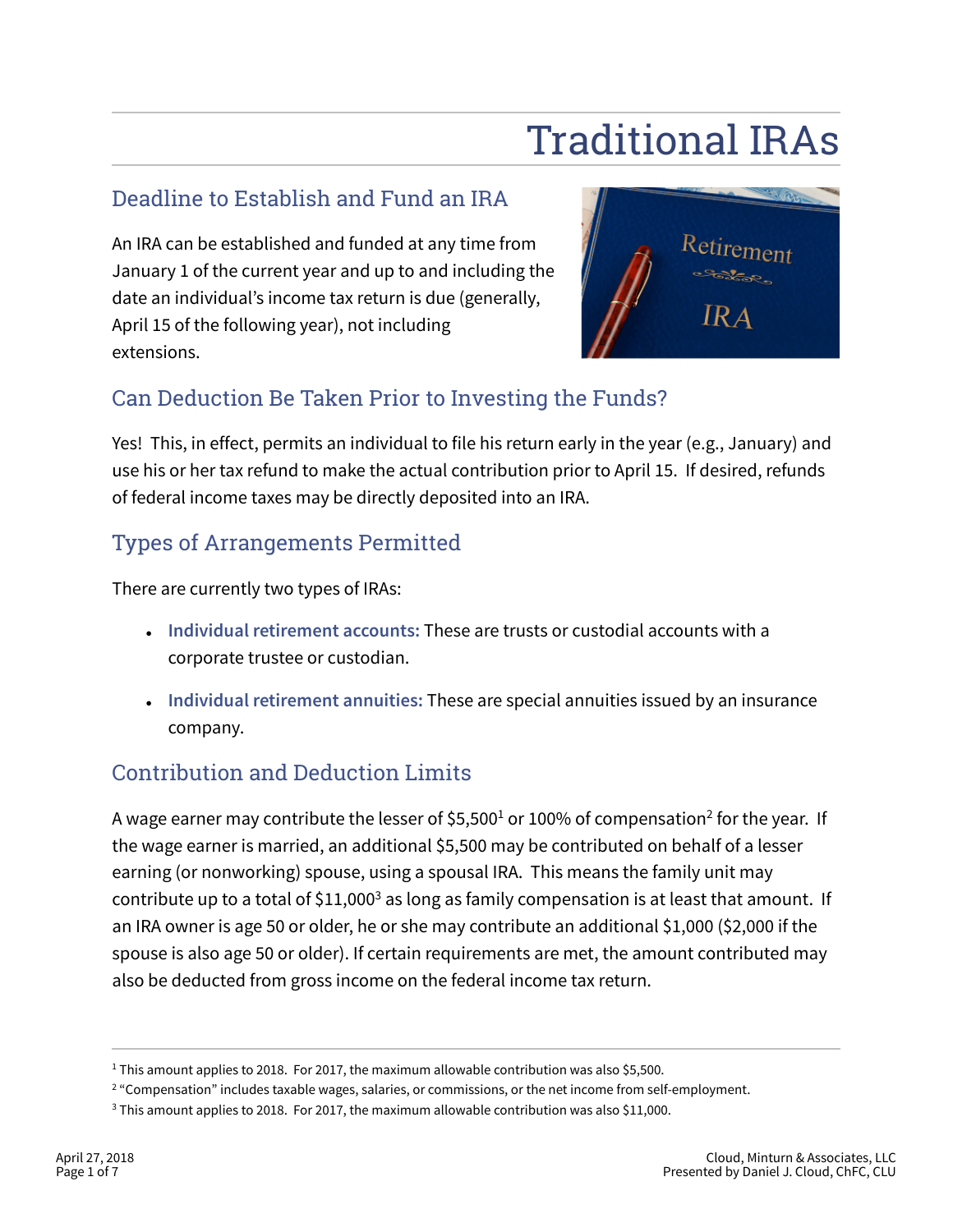#### Participating In Other Retirement Plans May Reduce Deductions

Taxpayers who participate in an employer's plan may make fully-deductible IRA contributions only if their modified adjusted gross income (MAGI)<sup>1</sup> is below \$101,000 if married filing jointly, \$63,000 if single, and \$0 if married filing separately. If MAGI exceeds these amounts, the \$11,000 family or \$5,500 individual maximum is reduced by a formula that eventually permits no deduction. No IRA deduction is allowed for married couples filing jointly with MAGI over \$121,000, single individuals with a MAGI over \$73,000, and married couples filing separately with an individual MAGI over \$10,000<sup>2</sup>.

For 2018, a taxpayer who is not an active participant in an employer plan, but whose spouse is, the maximum deductible IRA contribution is phased out if their combined MAGI is between \$189,000 and \$199,000.

Employer plans include: regular qualified plans; Keogh plans; Sec. 403(b) tax-sheltered annuity plans; simplified employee pension (SEP) plans; SIMPLE plans; and state, federal and local government plans (except Sec. 457 tax-exempt employer sponsored nonqualified deferred compensation plans).

Individuals with income in excess of the above limits may wish to consider contributing to either a traditional IRA or a Roth IRA, on a nondeductible basis. There are income limits applicable to Roth IRA accounts which may prevent a high-income taxpayer from contributing to a Roth IRA.

#### Distributions, Withdrawals and Taxation

- **Typical distribution plans.**
	- Single-sum distribution: Becomes part of taxable income for that year (less any nondeductible contributions).
	- Life expectancy: Each year, participant calculates payout based upon the attainedage life expectancy, using life expectancy tables issued by the federal government.

<sup>1</sup> Modified adjusted gross income (MAGI) is a taxpayer's adjusted gross income (AGI) with certain deductions or exclusions added back. For most taxpayers, MAGI and AGI are the same.

<sup>&</sup>lt;sup>2</sup> These are 2018 limits. For 2017 the phase-out ranges were (1) MFJ - MAGI of \$99,000 - \$119,000; (2) Single - \$62,000 -\$72,000. For taxpayers using the MFS filing status, the phase-out range is \$0 - \$10,000, which does not change.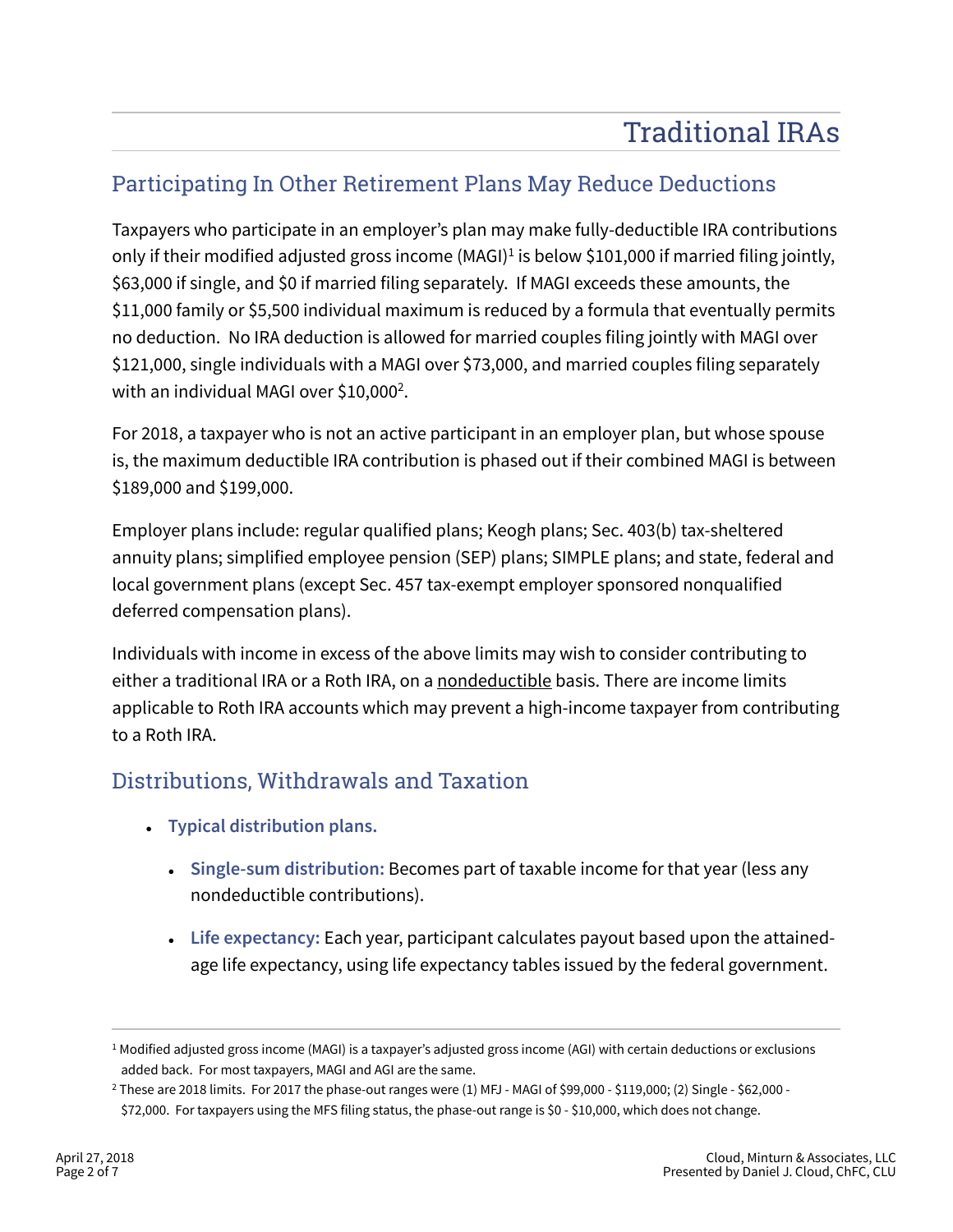- Life annuity: For individual retirement annuities only, participant/annuitant may elect income for life (and the life of a joint annuitant, if desired).
- **Premature distributions:** Distributions from a traditional IRA prior to age 59½ are generally subject to an additional 10% penalty (plus being subject to current income tax) unless one or more of the following exceptions apply: $1$ 
	- A distribution is made because of the death or disability of the account owner.
	- $\bullet$  A withdrawal is part of a scheduled series of substantially equal periodic payments.
	- $\bullet$  A distribution is rolled-over into another IRA.
	- A withdrawal is used to pay for deductible medical expenses.
	- The distribution is used to pay for certain qualified higher-education expenses.
	- $\bullet$  Amounts are withdrawn to pay for first-time homebuyer expenses of up to \$10,000.
	- In certain situations, to pay health insurance premiums for unemployed individuals.
	- $\bullet$  Distributions by certain military reservists called to active duty after 09/11/2001.
	- A distribution is transferred to a Health Savings Account (HSA).
	- In case of an IRS levy on the account.
- **Required minimum distributions (RMDs):** These distributions must begin by April 1 of the calendar year following the year in which the participant reaches age 70½. However, if the distribution is received in the year following attainment of age 70½, two distributions are required in that specific year. Thereafter, the minimum distribution must be made by the end of each calendar year. A 50% excise tax is levied<sup>1</sup> on amounts that should have been distributed, but were not. The dollar amount of each year's required minimum distribution is calculated using one of two life expectancy tables:

<sup>1</sup> Based on federal law. State law may vary.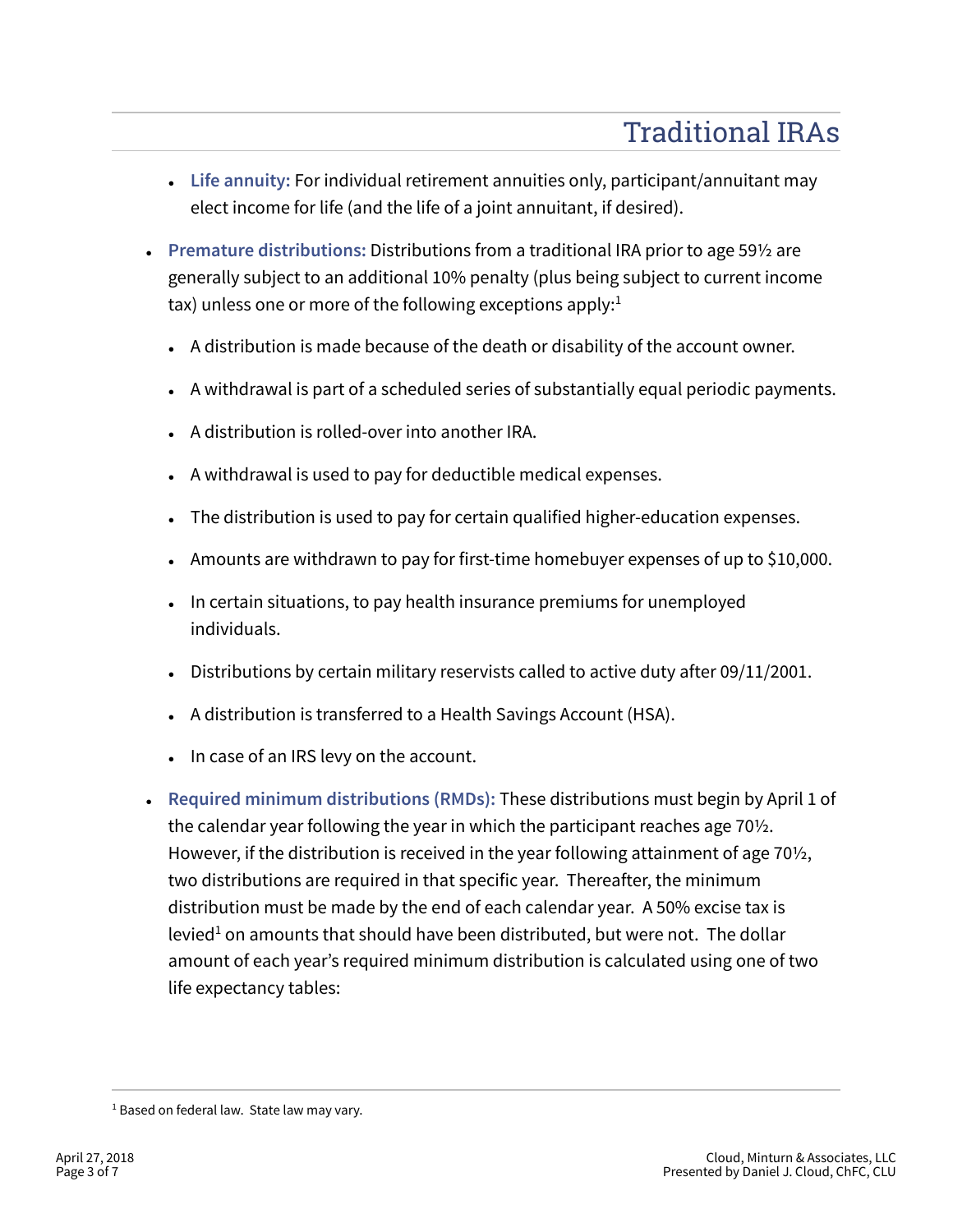- **Over the life expectancy of the participant:** In general, the required minimum distribution is calculated using the IRA participant's attained age and a minimum distribution factor table prescribed by the IRS, the Uniform Lifetime Table.<sup>1</sup>
- **Spouse more than 10 years younger:** If the participant's spouse is more than 10 years younger than the participant and the spouse is the IRA's sole designated beneficiary for the entire calendar year, the minimum distribution factor used in calculating the required distribution amount is determined in accordance with the Joint and Last Survivor Table specified in Treas. Reg. 1.401(a)(9)-9, Q&A3. The participant's marital status is determined on January 1 of the calendar year.
- **Taxation of distributions.**
	- During life: Distributions are taxable as ordinary income.<sup>2</sup>
	- At death: At the participant's demise, the distributions received by a beneficiary are taxed as ordinary income.<sup>3</sup> If the participant dies before payments have begun, distributions must generally be paid out over a five-year period or less, or over the life expectancy of a designated beneficiary, if payments begin by December 31 of the year following the year of the participant's death. If the distributions are paid solely to the surviving spouse, they may be paid out over the life expectancy of the spouse and must begin by the *later* of: (a) the end of the calendar year the participant would have reached age 70½ had he or she lived, or (b) the end of the calendar year after the year of the participant's death. If the surviving spouse elects to treat the IRA as his or her own, distributions must begin by April 1 of the year following the year in which the surviving spouse attains age 70½.
- $\bullet$  Federal income tax law provides for an exclusion from gross income of up to \$100,000 for distributions made from a Roth or traditional IRA *directly* to a qualified charitable organization. Such a distribution counts towards the taxpayer's RMD requirements. The IRA owner (Or beneficiary of an inherited IRA) must be at least age 70½ when the distribution is made. No charitable deduction is allowed for such a qualified charitable distribution.

<sup>1</sup> See Treas. Reg. Sec. 1.401(a)(9)-5, Q&A4(a).

<sup>2</sup> Taxes and penalties do not apply to nondeductible contributions.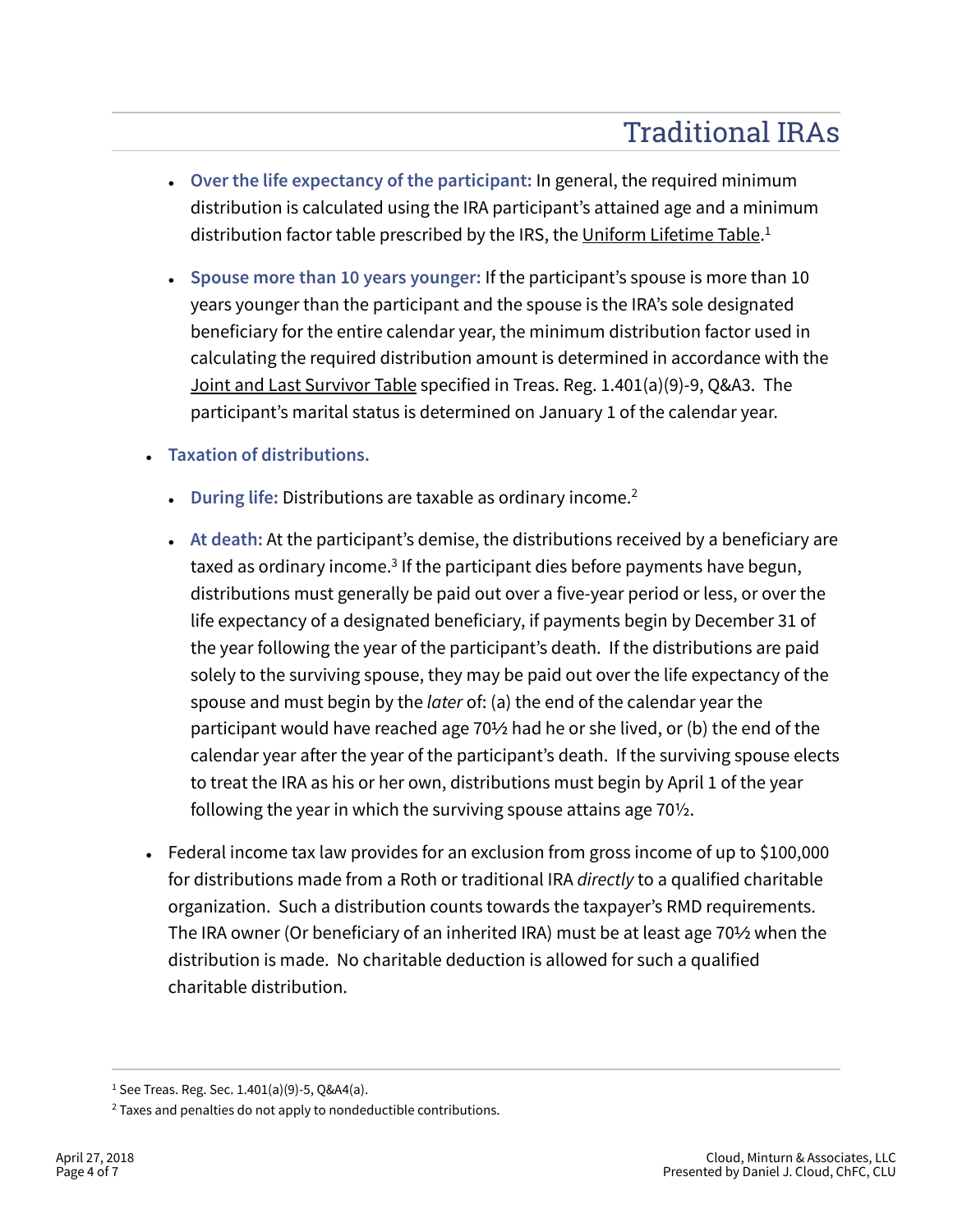● **Transfers to Health Savings Accounts (HSAs):** Federal law allows for a limited, onetime, direct transfer of funds from an IRA to an HSA. If certain requirements are met, any otherwise taxable portion of the distribution is excluded from income and the 10% early distribution penalty will not apply.

#### Investment Alternatives

- **Banks, savings and loans, credit unions:** Certificates of deposit in Traditional IRAs are generally protected by either the FDIC or the NCUA for amounts up to \$250,000. Fixed and variable rates are available. There may be penalties for early withdrawal.
- **Annuities:** Traditional individual retirement annuities issued by insurance companies can guarantee a fixed monthly income at retirement. $^1$  Variable annuities do not guarantee a fixed monthly income at retirement.
- Money market: Yield fluctuates with the economy. Investor cannot lock in the higher interest rates. It is easy to switch to other investments.
- **Mutual funds:** Capital gains, interest and dividends are tax-deferred in an IRA but are taxed as ordinary income at withdrawal.
- **Zero coupon bonds:** Generally purchased at a deep discount from face value, "zeros" are subject to both inflation risk and interest rate risk.
- **Stocks and bonds:** A wide variety of investments and risk is possible. Capital gains are taxed as ordinary income at withdrawal. Losses are generally not deductible.
- **Limited partnerships:** Some limited partnerships are especially designed for qualified plans, specifically in the areas of real estate and mortgage pools.

#### Prohibited Investments or Transactions for IRAs

- Life insurance: IRAs cannot include life insurance contracts.
- **Collectibles:** The purchase of art works, antiques, metals, gems, stamps, etc. will be treated as a taxable distribution. Coins issued under state law and certain U.S. gold, silver, and platinum coins are exceptions; some kinds of bullion may be purchased.

<sup>1</sup> Annuity guarantees are based on the claims-paying ability of the issuing insurance company.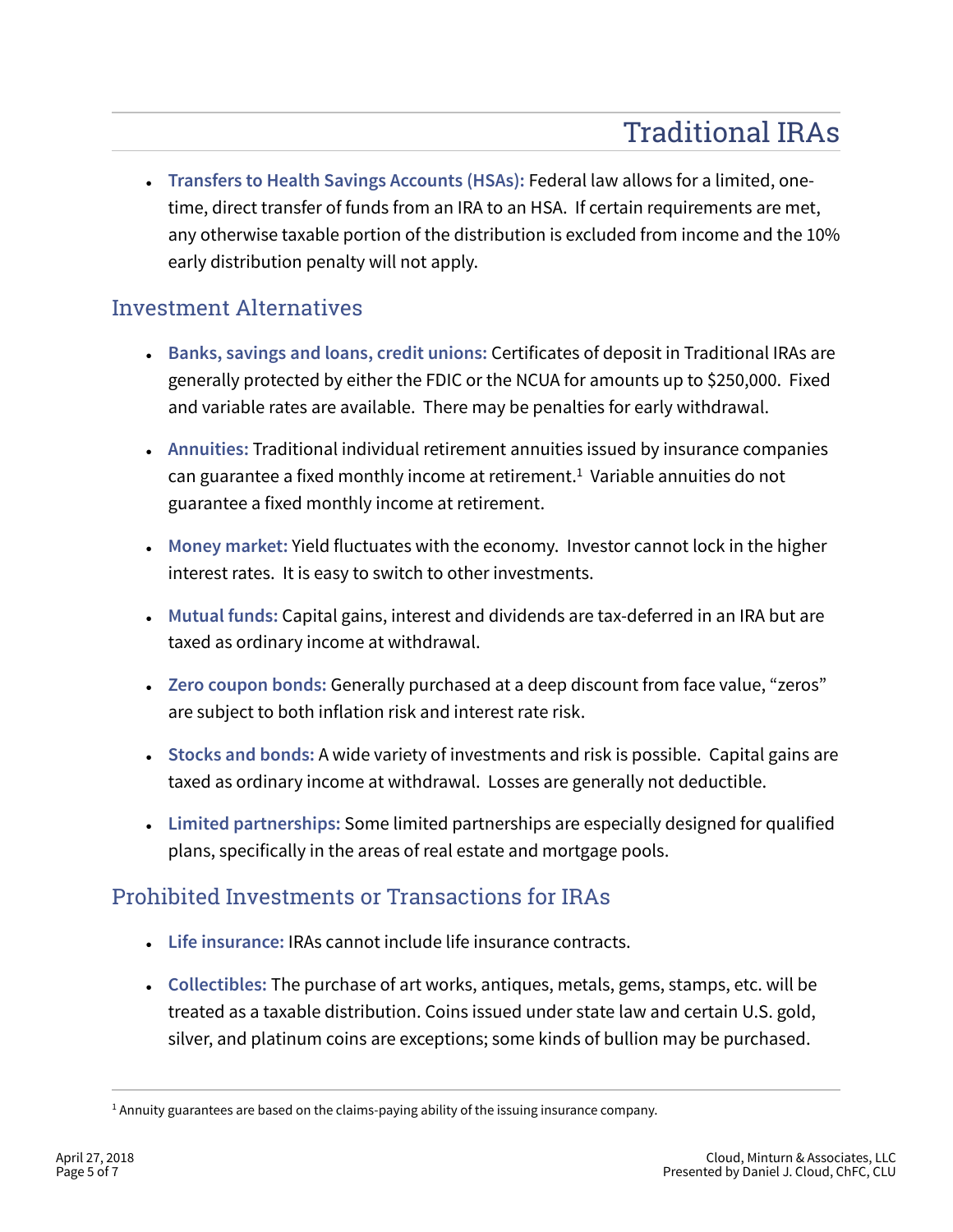- **Loans to IRA taxpayer:** Self-borrowing disqualifies the IRA and triggers a constructive distribution of the fair market value of the entire amount in the IRA as of the first day of the tax year. Amounts so distributed are included in gross income. This is true whether the IRA is an individual retirement account or an individual retirement annuity. If the owner is under age 59½ at the time of a deemed distribution, a 10% tax penalty for early withdrawal will be added, unless an exception applies.
- **IRA as collateral:** If the owner of an individual retirement account pledges any portion of the account as security for a loan, the portion so pledged is deemed distributed, and included in gross income, as of the first day of the tax year in which the loan is made. If the owner of an individual retirement annuity pledges any portion of the contract as security of a loan, the fair market value of the entire amount in the account is deemed distributed, and included in gross income, as of the first day of the tax year. In both situations, if the owner is under age 59½ at the time of a deemed distribution, a 10% tax penalty for early withdrawal will be added, unless an exception applies.

#### Other Factors to Consider

- Is the interest rate fixed or variable? If interest rates drop, a fixed rate is better, especially if you can make future contributions at the same fixed rate. If interest rates go up, you may be able to roll the current IRA over to another IRA.
- What is the yield? More frequent compounding will produce a higher return.
- How often can you change investments? What is the charge?
- Federal bankruptcy law protects assets in traditional IRA accounts, up to \$1,283,025.<sup>1</sup> Funds rolled over from qualified plans, however, are protected without limit

<sup>&</sup>lt;sup>1</sup> Effective April 1, 2016. The limit is indexed for inflation every three years.